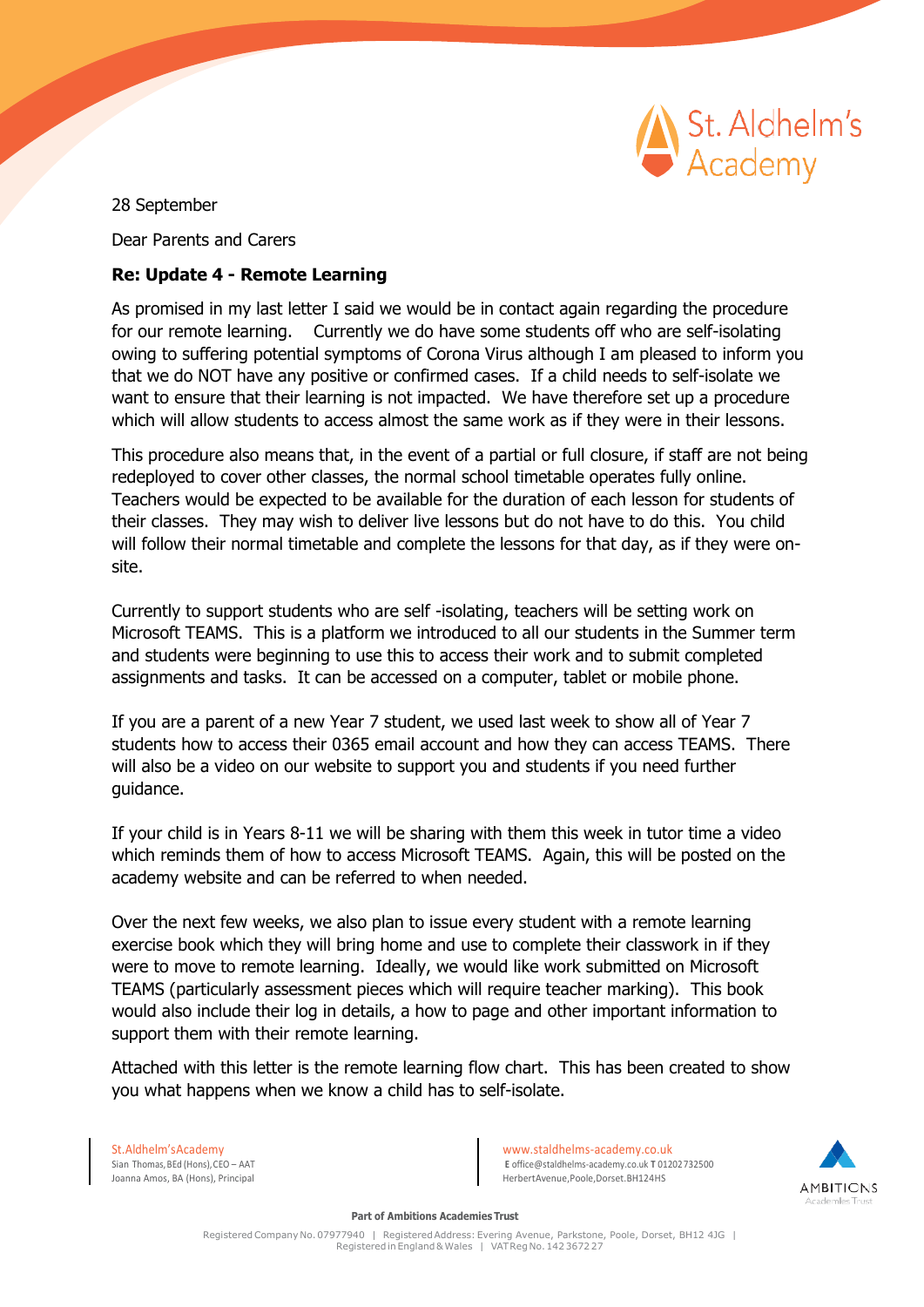If a child has to work remotely from home, they will still follow their normal lessons for that day as per their timetable. As you will see teachers will be notified if your child is currently self-isolating and they will ensure they have uploaded their lessons and any materials to Microsoft TEAMS. As mentioned previously, Microsoft TEAMS can be accessed on a laptop, tablet or a mobile phone. If a student does not have access to a laptop or PC they can look at the resources on their phone and complete the tasks set on paper (or in their remote learning book when they receive it)

We know with anything like this, there can be teething problems so we would encourage you and your child to access their TEAMS account and to familiarise yourselves with it now.

It is also important to remind you that you must monitor children when they are online and so we have also uploaded some important documents on our website. We also have a clear code of conduct for students and how they should behave when in either live lessons or using the chat function on TEAMS. This has also been attached with this email.

I hope these plans will support students who are not able to be in school as a result of selfisolating but are well enough to work. We want to ensure we support students in their learning whether they are on site or working remotely.

Thank you for your support with these matters.

Yours sincerely

Mrs J Amos Principal

Joanna Amos, BA (Hons), Principal

St.Aldhelm'sAcademy<br>Sian Thomas.BEd (Hons).CEO – AAT Sian Thomas.BEd (Hons).CEO – AAT Sian Thomas.BEd (Hons).CEO – AAT E [office@staldhelms-academy.co.uk](mailto:office@staldhelms-academy.co.uk) **T** 01202732500<br>Herbert Avenue.Poole.Dorset.BH124HS



**Part of Ambitions Academies Trust**